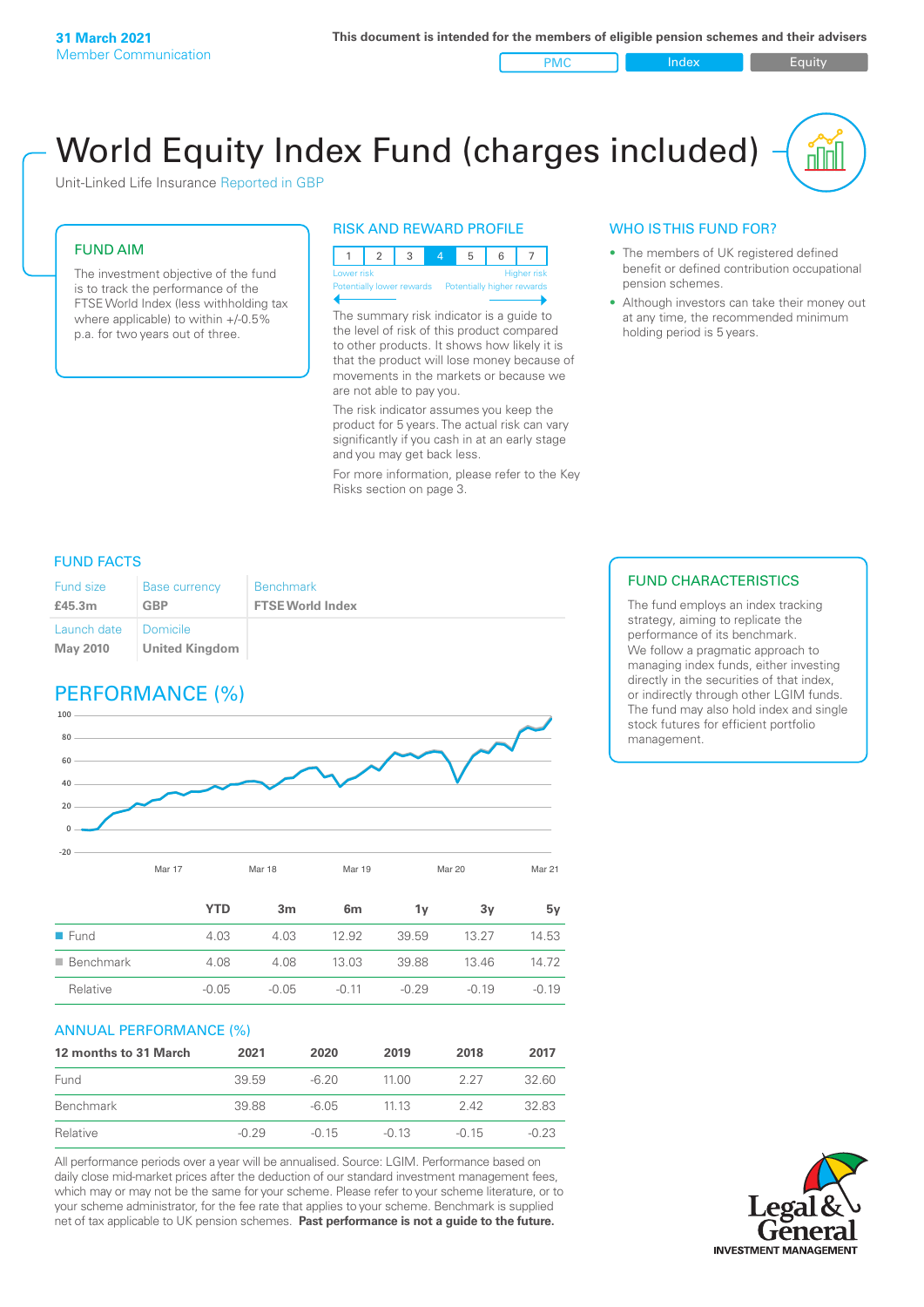# World Equity Index Fund (charges included)

Unit-Linked Life Insurance Reported in GBP

## PORTFOLIO BREAKDOWN

All data source LGIM unless otherwise stated. Totals may not sum due to rounding. In order to minimise transaction costs, the Fund will not always own all the assets that constitute the index and on occasion it will own assets that are not in the index. The number of fund holdings can differ from the index due to corporate events and proxy holdings.



### SECTOR (%)

| ■ Technology               | 22.2 |
|----------------------------|------|
| Consumer Discretionary     | 15.3 |
| $\blacksquare$ Industrials | 14.3 |
| $\blacksquare$ Financials  | 13.8 |
| $\blacksquare$ Health Care | 11.5 |
| ■ Consumer Staples         | 6.3  |
| ■ Basic Materials          | 4.0  |
| ■ Telecommunications       | 3.6  |
| ■ Energy                   | 3.3  |
| $\Box$ Other               | 5.7  |
|                            |      |

# MARKET CAPITALISATION (%) TOP 10 HOLDINGS (%)

| ■ Large            | 80.6 |
|--------------------|------|
| $\blacksquare$ Mid | 19.4 |

■ Top 10 holdings 15.3% Rest of portfolio 84.7% No. of holdings in fund 2,664 No. of holdings in index 2,618

| Apple Inc                          | 34             |
|------------------------------------|----------------|
| Microsoft Corp                     | 3.1            |
| Amazon.Com Inc.                    | 2.3            |
| Facebook                           | 12             |
| Alphabet CI A                      | 11             |
| Alphabet CI C                      | 1 <sub>0</sub> |
| Tesla Inc                          | O 9            |
| Taiwan Semiconductor Manufacturing | 0.9            |
| JPMorgan Chase & Co                | 08             |
| Johnson & Johnson                  | 0 S            |
|                                    |                |

#### COUNTRY (%)

|   | <b>United States</b> | 61.3 |  |
|---|----------------------|------|--|
|   | Japan                | 7.8  |  |
| 4 | United Kingdom       | 4.4  |  |
|   | France               | 3.0  |  |
|   | Germany              | 2.7  |  |
|   | Canada               | 2.7  |  |
| ÷ | Switzerland          | 2.6  |  |
|   | Australia            | 2.2  |  |
|   | Taiwan               | 2.0  |  |
|   | Other                | 11.3 |  |
|   |                      |      |  |



The Index Fund Management team comprises 25 fund managers, supported by two analysts. Management oversight is provided by the Global Head of Index Funds. The team has average industry experience of 15 years, of which seven years has been at LGIM, and is focused on achieving the equally important objectives of close tracking and maximising returns.